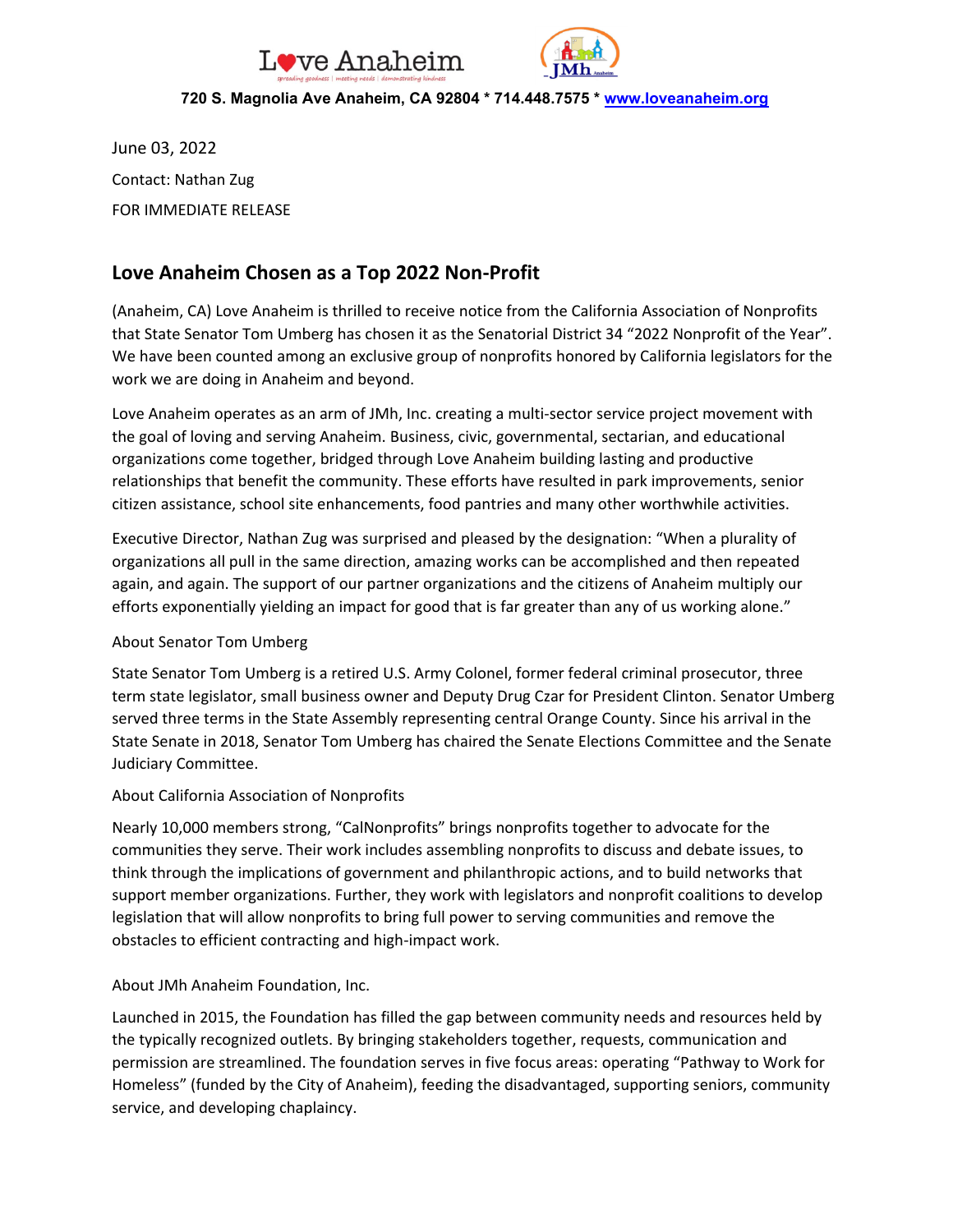# **JMh – Anaheim / Love Anaheim Story and Organizational Info**

### *Our Story*

Harnessing the good between Faith Based and non-Faith Based Organizations was the vision and dream of JMh – Anaheim Founder Nathan Zug in 2000. JMh stands for Justice, Mercy and humility. After much thought, council, and planning, JMh-Anahiem was established in 2013 to do just that, "harness goodness between Faith Based and non-Faith Based Organizations so that one effort of "the greatest good" could be accomplished in the community."

In 2015, DBA Love Anaheim was initiated with the goal of "Spreading Goodness, Meeting Needs and Demonstrating Kindness." Love Anaheim began to match willing leaders, volunteers, and funding to accomplish a wide range of need-based projects. The Love Anaheim Movement grew in 2015 and 2016 as goodness, compassion and kindness were contributed across Anaheim's sectors: non-profits, school districts, Faith Based Groups, businesses, service organizations, city departments, residents, and guests - all working together for the common good of Anaheim. Since 2016, Love Anaheim has mobilized more than 3,500 volunteers to complete more than 400 projects across the city.

In 2017, JMh launched the Better Way Anaheim (BWA) program - a "pathway to work" for homeless individuals. BWA is a partnership agreement with the City of Anaheim, funded by Anaheim, that offers "willing, able and likely to succeed" homeless individuals an opportunity to: 1. volunteer for a meaningful service project, 2. be connected to City Net Homeless wraparound services, and 3. receive a \$60 gift card. The BWA program grew from a 6-month pilot operating 1 day a week into a 4 day per week program now in its 5th year, serving up to 80 individuals per month. BWA expanded in 2021 into a 2-part program: BWA 1.0 serves up to 40 homeless individuals per month with a service project opportunity for a \$60 gift card and BWA 2.0 provides up to 40 days per month of employment to qualified homeless individuals who work for 15-week segments, 1-2 days per week.

## *Our Mission, Vision, and Values*

JMh's Mission: to serve by building bridges and relationships between government bodies, nonprofits, service organizations, business community, school districts, faith-based community, in order to mobilize each sector's goodness.

Love Anaheim's Mission: to meet the needs of the Anaheim community by matching resources to service opportunities with the goal of spreading goodness, meeting needs, and demonstrating kindness.

JMh Vision Statement:

Inspiring self-sacrificial service momentum (among the 6 sectors of Anaheim) so that there are no needs in the City of Anaheim left unmet this month, this year or in the next 3 years.